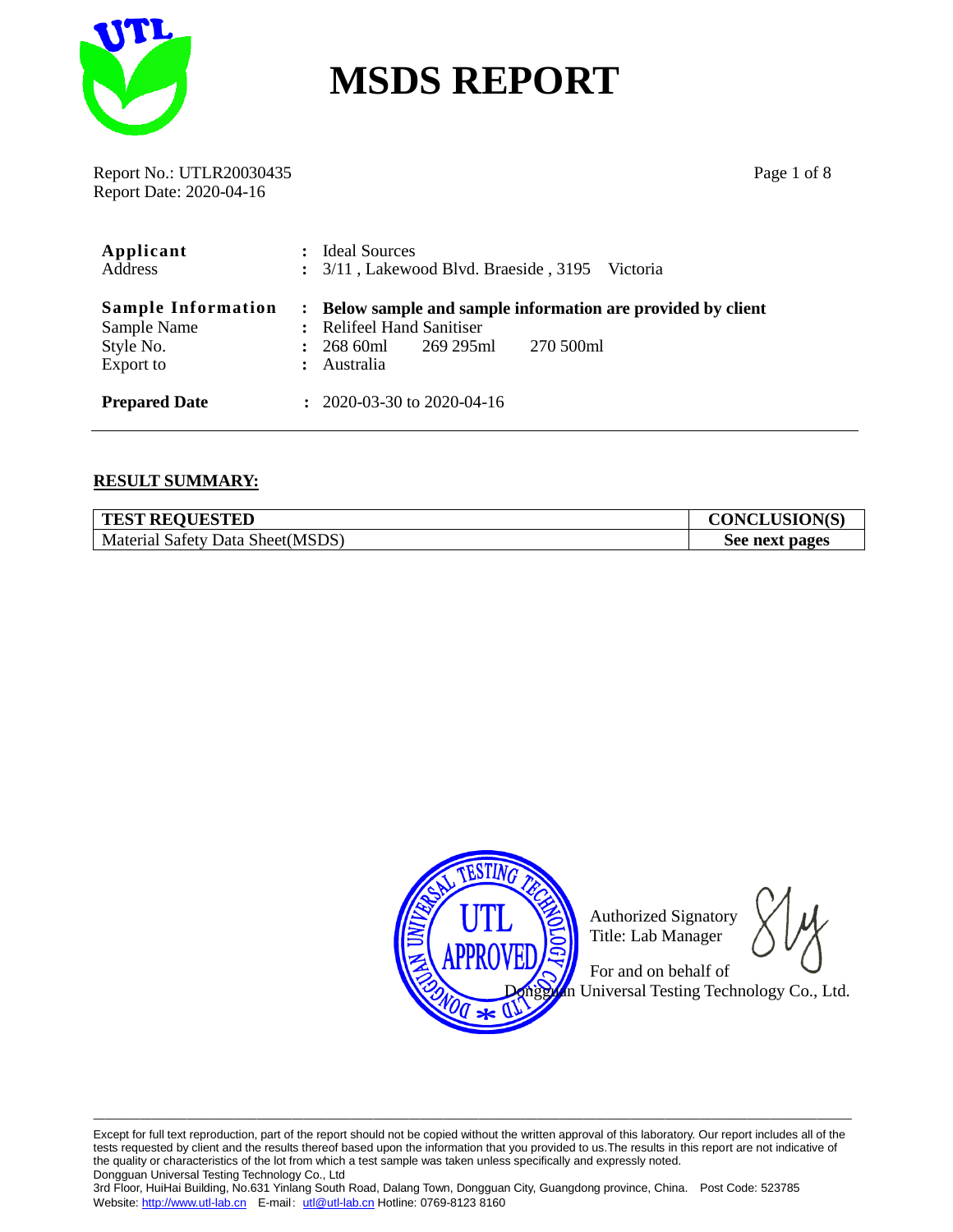

Report No.: UTLR20030435 Page 2 of 8 Report Date: 2020-04-16

### **Section 1 - Chemical Product and Company Identification**

**Product Name:** Relifeel Hand Sanitiser

### **Section 2 - Hazards Identification**

**Signal Word:** Danger

**Hazard symbols:**







UN1170

flammable liquid

#### **Hazard statements:**

H228 Flammable liquid

H319 Causes serious eye irritation

H333 May be harmful if inhaled

H336 May cause drowsiness or dizziness

H340 May cause genetic defects

H350 May cause cancer

H402 Harmful to aquatic life

**Invasion route:** Skin touch, Eyes touch, Inhalation, Ingestion

**Health hazards:** Irritating to skin, eyes and respiratory system

**Environment hazards:** May hazard to environment

**Burn & burst danger:** Flammable liquid.

Except for full text reproduction, part of the report should not be copied without the written approval of this laboratory. Our report includes all of the tests requested by client and the results thereof based upon the information that you provided to us.The results in this report are not indicative of the quality or characteristics of the lot from which a test sample was taken unless specifically and expressly noted. Dongguan Universal Testing Technology Co., Ltd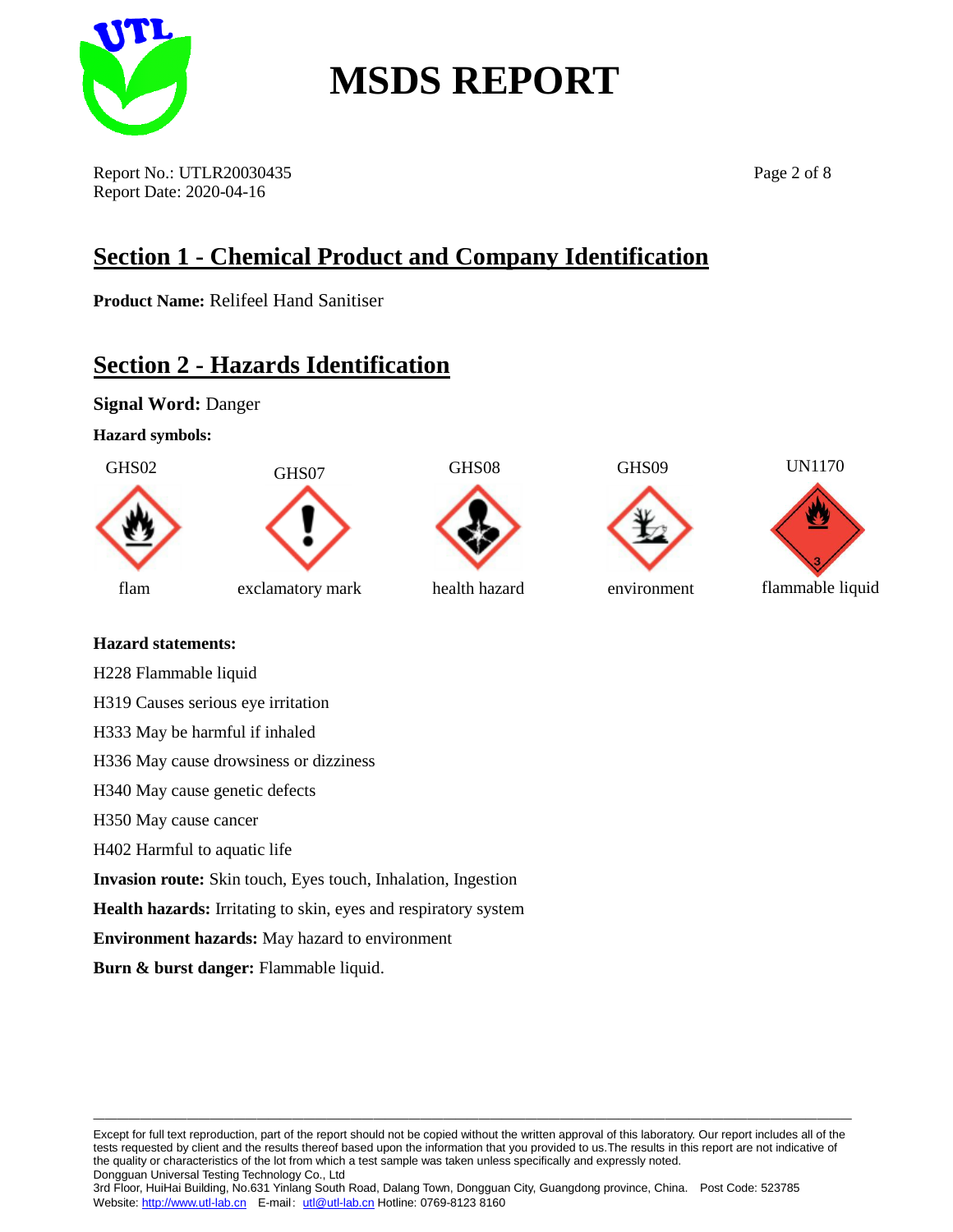

Report No.: UTLR20030435 Page 3 of 8 Report Date: 2020-04-16

### **Section 3 –Composition/Information on Ingredient**

**Liquid substance**

**Pure** 

**Admixture ■**

#### **Composition:**

| <b>Chemical Name</b>  | <b>Composition</b><br>(in% by weight) | CAS No.        | EC No.    |
|-----------------------|---------------------------------------|----------------|-----------|
| Ethanol               | 73.3                                  | $64 - 17 - 5$  | 200-578-6 |
| Acrylic acid polymers | 0.7                                   | 9003-01-4      | 202-415-4 |
| Trolamine             | 0.7                                   | $102 - 71 - 6$ | 203-049-8 |
| Water                 | 25.3                                  | 7732-18-5      | 231-791-2 |

### **Section 4 - First Aid Measures**

General advice: Consult a physician. Show this safety data to the doctor in attendance. Move out of dangerous area.

**Skin touch:** Remove contaminated clothes and rinse the skin with plenty of water and soap. Cool water **s**hould be used. Get medical aid if necessary **.**

**Eyes touch:** Lifting the upper and lower eyelids, flush the eyes with plenty of water for at least 15 minutes.

Cool water should be used. Get medical aid if necessary **.** Continue rinsing eyes during transport to hospital.

**Inhalation:** Remove from exposure and move to fresh air immediately. Keep the respiratory tract smooth. Use oxygen if available. Get medical aid.

**Ingestion:** Do not induce vomiting. Never give anything by mouth to an unconscious person. Rinse out mouth. Drink sufficient hot water. Get medical aid.

### **Section 5 - Fire Fighting Measures Danger**

**Hazardous combustion products:** Emits toxic fumes under fire conditions.

**Fire-Fighting method & media:** use extinguish ant such as water, chemical dry powder, carbon dioxide dry

powder, alcohol-resistant foam to put out the fire.

—————————————————————————————————————————————————————————————————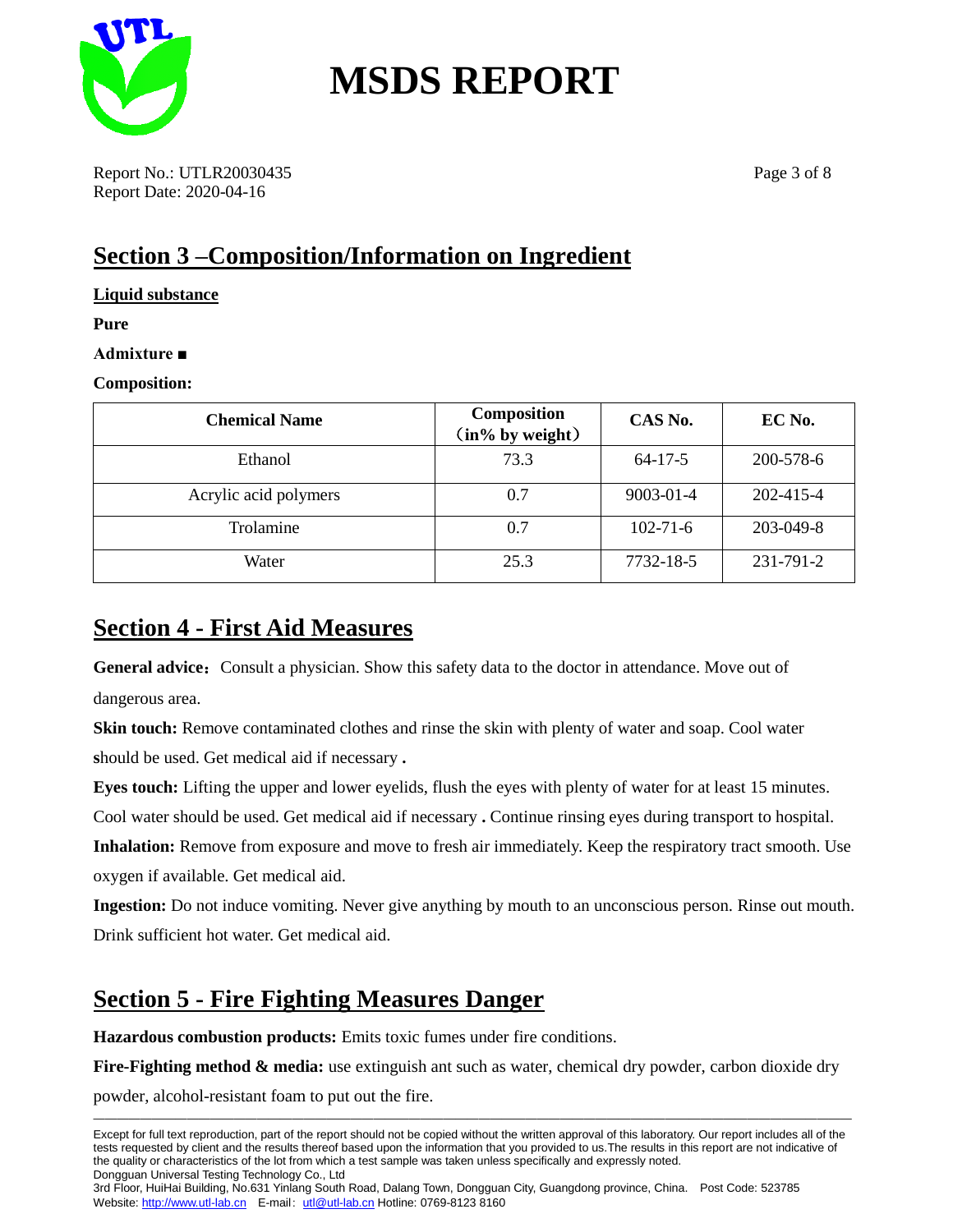

Report No.: UTLR20030435 Page 4 of 8 Report Date: 2020-04-16

**Special protection equipment for firefighters:** Firemen should wear proper protective equipment and positive pressure self-contained breathing apparatus. **Special remarks on Fire Hazards:** No further relevant information available.

### **Section 6 –Accidental Release Measures**

**Emergency treatment:** It is suggested that the staff wear dust respirator and dress in work clothes. Shut off the divulgence source as soon as possible. Prevent the spillage flowing into restrictive space like the sewer and the drainage channel. Small amount of divulgence: clean off. Massive divulgence: recycle or transport to waste treatment place for handling.

### **Section 7 - Handling and Storage**

**Handling:** Avoid contact with skin and eyes. Avoid formation of dust and aerosols. Further processing of solid materials may result in the formation of combustible dusts. The potential for combustible dust formation should be taken into consideration before additional processing occurs. Provide appropriate exhaust ventilation at places where dust is formed. Supply with sufficient partial air exhaust.

It is advised that the staff wear respirator, wear work clothes, and wear gloves. Keep away from the fire source, heat source, no smoking in the work place. Avoid producing dust. Use explosion-proof type ventilation system and device. Avoid contacting with oxidizer and strong acid. Equip with relevant types and quantities of extinguishment instruments and device for divulgence handling. Empty the container which may include harmful material

**Storage:** Keep container tightly closed in a dry and well-ventilated place. Away from fire, heat source,direct sunlight. With the oxidant and acid stored separately, avoid mixing reservoir. Equipped with the appropriate variety and quantity of fire equipment. Storage areas should be equipped with emergency treatment equipment for leakage and suitable housing materials.

### **Section 8 - Exposure Controls, Personal Protection**

**Exposure limits:** No biological exposure limits noted for the ingredients.

Risk Codes:

R22-36/37/38: Harmful if swallowed; Irritating to eyes, Respiratory system and skin.

Except for full text reproduction, part of the report should not be copied without the written approval of this laboratory. Our report includes all of the tests requested by client and the results thereof based upon the information that you provided to us.The results in this report are not indicative of the quality or characteristics of the lot from which a test sample was taken unless specifically and expressly noted. Dongguan Universal Testing Technology Co., Ltd

—————————————————————————————————————————————————————————————————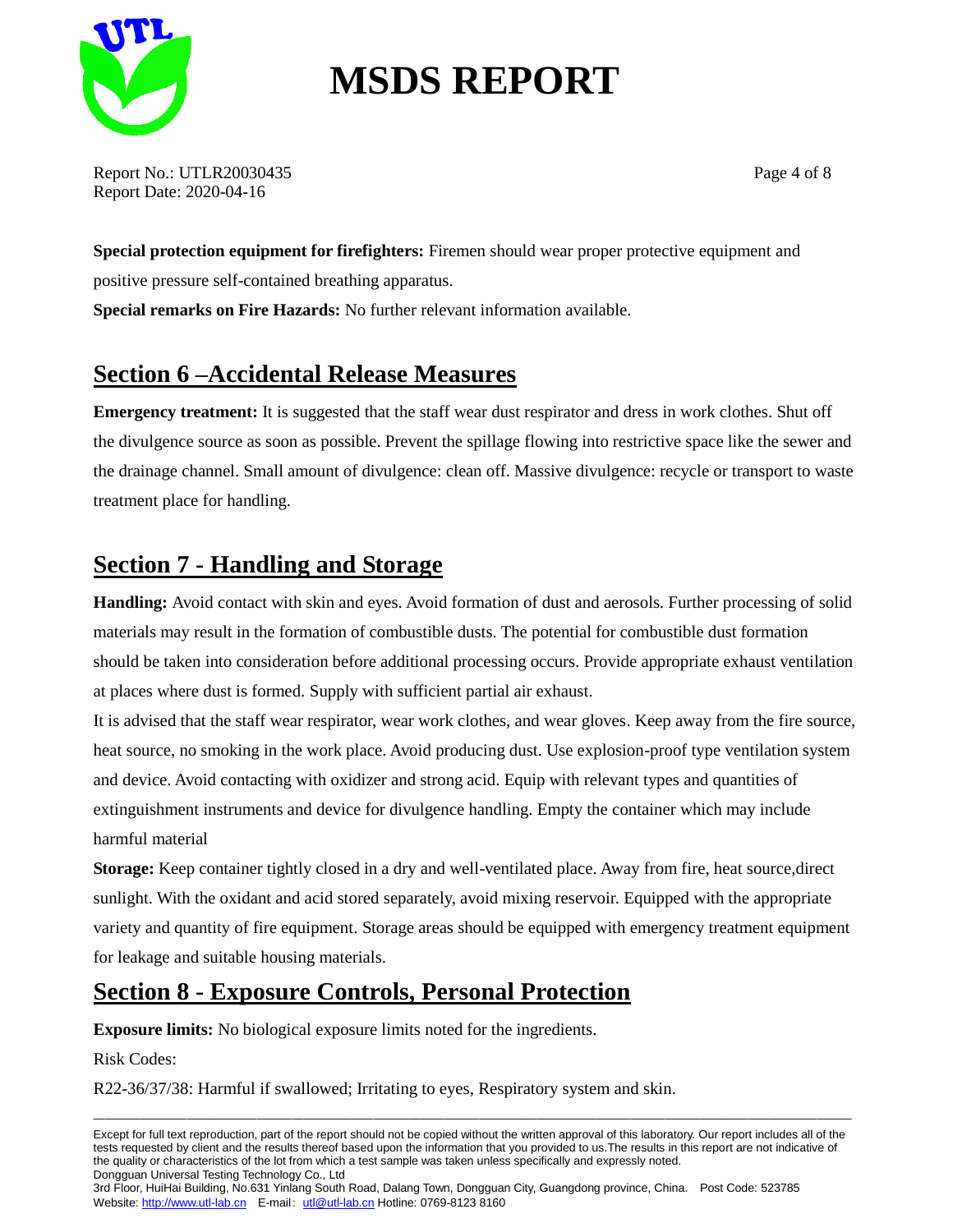

Report No.: UTLR20030435 Page 5 of 8 Report Date: 2020-04-16

S22:Do not breathe dust. S24/25: Avoid contact with skin ,eyes and clothing. **Monitoring Method: / Engineering Control:** Not applicable **Respiratory Protection:** Wear self-inhalation filter type dust respirator if the dust density exceed in the air. **Eyes Protection:** Safety glasses with side-shields conforming to EN 166. **Body Protection:** Wear impervious clothing. The type of protective equipment must be selected according to the concentration and amount of the dangerous substance at the specific workplace. **Hands Protection:** Wear gloves if necessary. **Environmental exposure controls:** Control measures must be made in accordance with community environmental protection legislation. **Other Protections:** No smoking, dining and drinking water in the workplace. Keep good habit of hygiene. Change clothes, wash your hands after work.

### **Section 9 - Physical and Chemical Properties**

**Appearance:** No data **Color:** No data **Density:** No data **Boiling Point:** No data **Melting Point:** No data **Flashpoint:** No data **Vapour pressure:** No data **Solubility in water:** No data **Partition coefficient (n-octanol / water):** No data **Viscosity:** No data **pH Value:** No data **Permission of solvent inhalation:** No data **Solubility:** No data

Except for full text reproduction, part of the report should not be copied without the written approval of this laboratory. Our report includes all of the tests requested by client and the results thereof based upon the information that you provided to us.The results in this report are not indicative of the quality or characteristics of the lot from which a test sample was taken unless specifically and expressly noted. Dongguan Universal Testing Technology Co., Ltd

—————————————————————————————————————————————————————————————————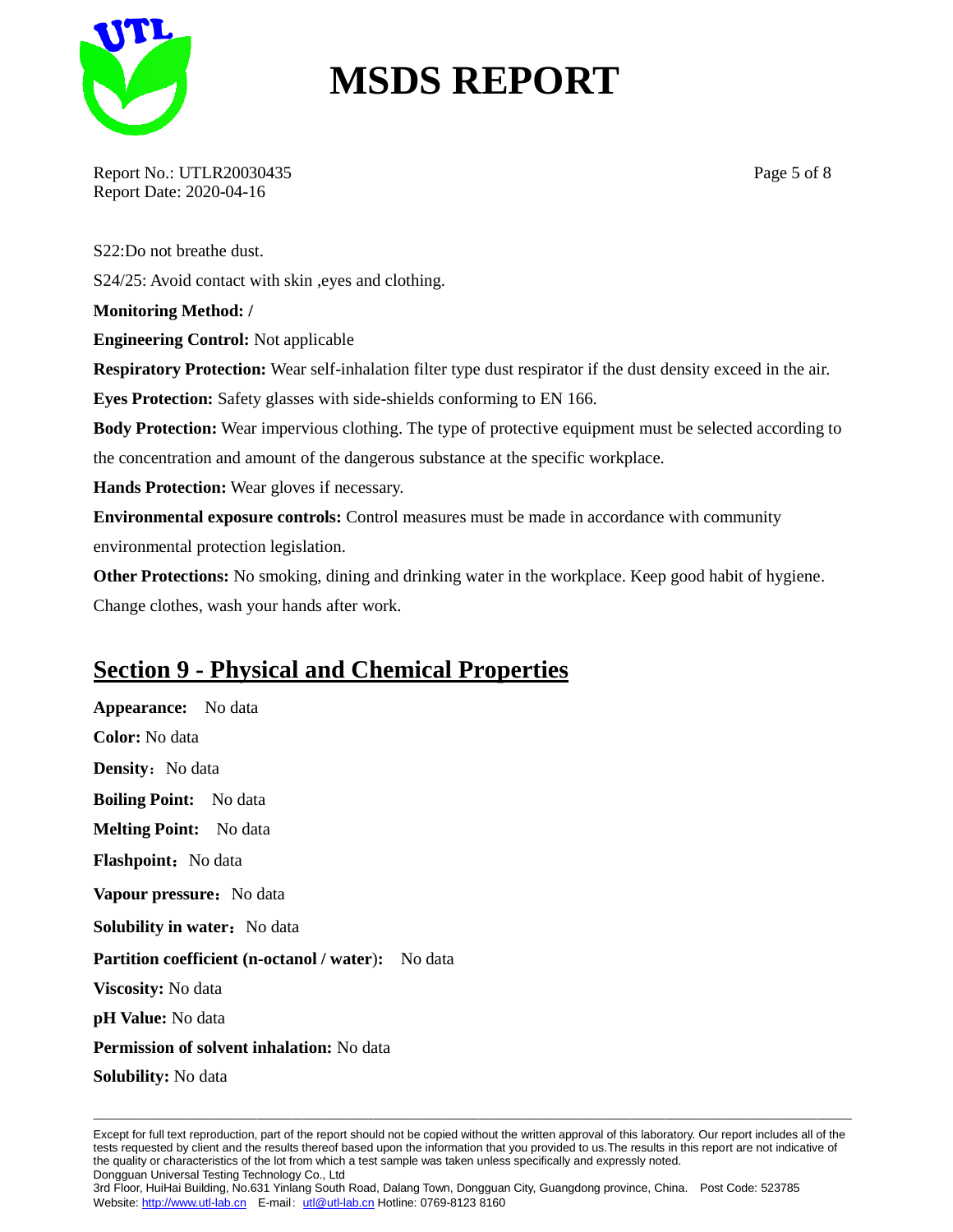

Report No.: UTLR20030435 Page 6 of 8 Report Date: 2020-04-16

### **Section 10 - Stability and Reactivity**

**Stability:** Stable under normal temperature and pressure.

**Distribution of Ban:** Strong oxidizer, strong acid.

**Conditions to Avoid:** Excessive temperatures, contact with strong oxidizers, contact with acetal or acetal copolymers, and contact with amine containing materials during processing(at processing conditions, these materials are mutually destructive and involve rapid degradation).

**Hazardous Polymerization:** No data

**Hazardous Decomposition Products:** No dangerous decomposition products known.

#### **Section 11 - Toxicological Information**

**Acute Toxicity:** No known significant effects or critical hazards. **Sub-acute and Chronic Toxicity:** No known significant effects or critical hazards. **Irritation:** skin irritation is different from person to person, there is a big difference. **Sensitization:** No data. **Mutagenicity:** No data. **Carcinogenicity:** No data. **Others:** No data

#### **Section 12 - Ecological Information**

**Eco-toxicity:** Not available.

**Biodegradable:** Not available.

**Non-biodegradable:** No applicable.

**Bioconcentration or biological accumulation:** Not available.

**Other harmful effects:** No known significant effects or critical hazards.

Except for full text reproduction, part of the report should not be copied without the written approval of this laboratory. Our report includes all of the tests requested by client and the results thereof based upon the information that you provided to us.The results in this report are not indicative of the quality or characteristics of the lot from which a test sample was taken unless specifically and expressly noted. Dongguan Universal Testing Technology Co., Ltd

—————————————————————————————————————————————————————————————————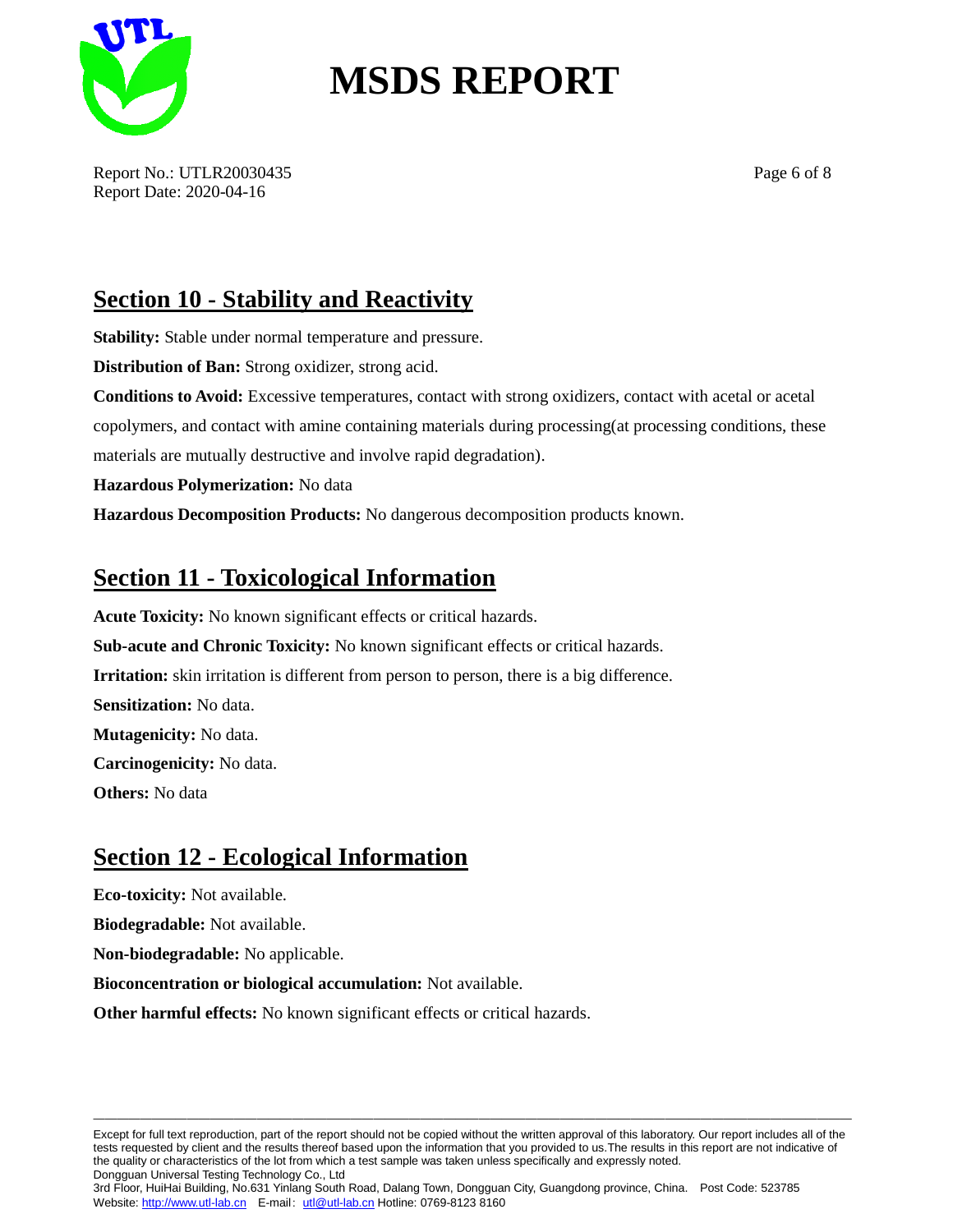

Report No.: UTLR20030435 Page 7 of 8 Report Date: 2020-04-16

### **Section 13 - Disposal Considerations**

**Waste disposal methods:** Waste disposal should be in according with existing federal, state and local environmental regulations.

**Attention abandoned:** /

### **Section 14 - Transport Information**

**Transporting Label:**



**Marin pollutant: None Number of dangerous goods:** No applicable. **UN Number:** 1170 **UN Proper Shipping:** Ethanol solution(ethyl alcohol solution) **Transport Hazard Class:** 3 **Transport Subsidiary Hazard Class:** None **Packing Group:** II **Packaging Mark:** No data. **Packaging Method:** No data.

**Transport Attentions:** Examine whether the package of the containers are integrate and tighten closed before transport. No divulgence, no collapse, no precipitation or no damage during the course of transportation. Don't put the goods together with oxidizer, acid and so on. The transport vehicle and ship must be cleaned and sterilized otherwise it is not allowed to assemble articles. During transport, the vehicle should prevent exposure, rain and high temperature. For stopovers, the vehicle should be away from fire and heat sources. Don't use device and tools which can easily produce spark for loading. When transported by sea, the assemble place should keep away from bedroom and kitchen, and isolated from the engine room, power and fire source. Under the condition of Road Transportation, the driver should drive in accordance with regulated route, don't stop over in the residential area and congested area. No slipping up in rail road. According to the IMDG Code (inc Amdt 34-08) 2008 Edition, The sample is not regulated for transport of dangerous goods.

Except for full text reproduction, part of the report should not be copied without the written approval of this laboratory. Our report includes all of the tests requested by client and the results thereof based upon the information that you provided to us.The results in this report are not indicative of the quality or characteristics of the lot from which a test sample was taken unless specifically and expressly noted. Dongguan Universal Testing Technology Co., Ltd